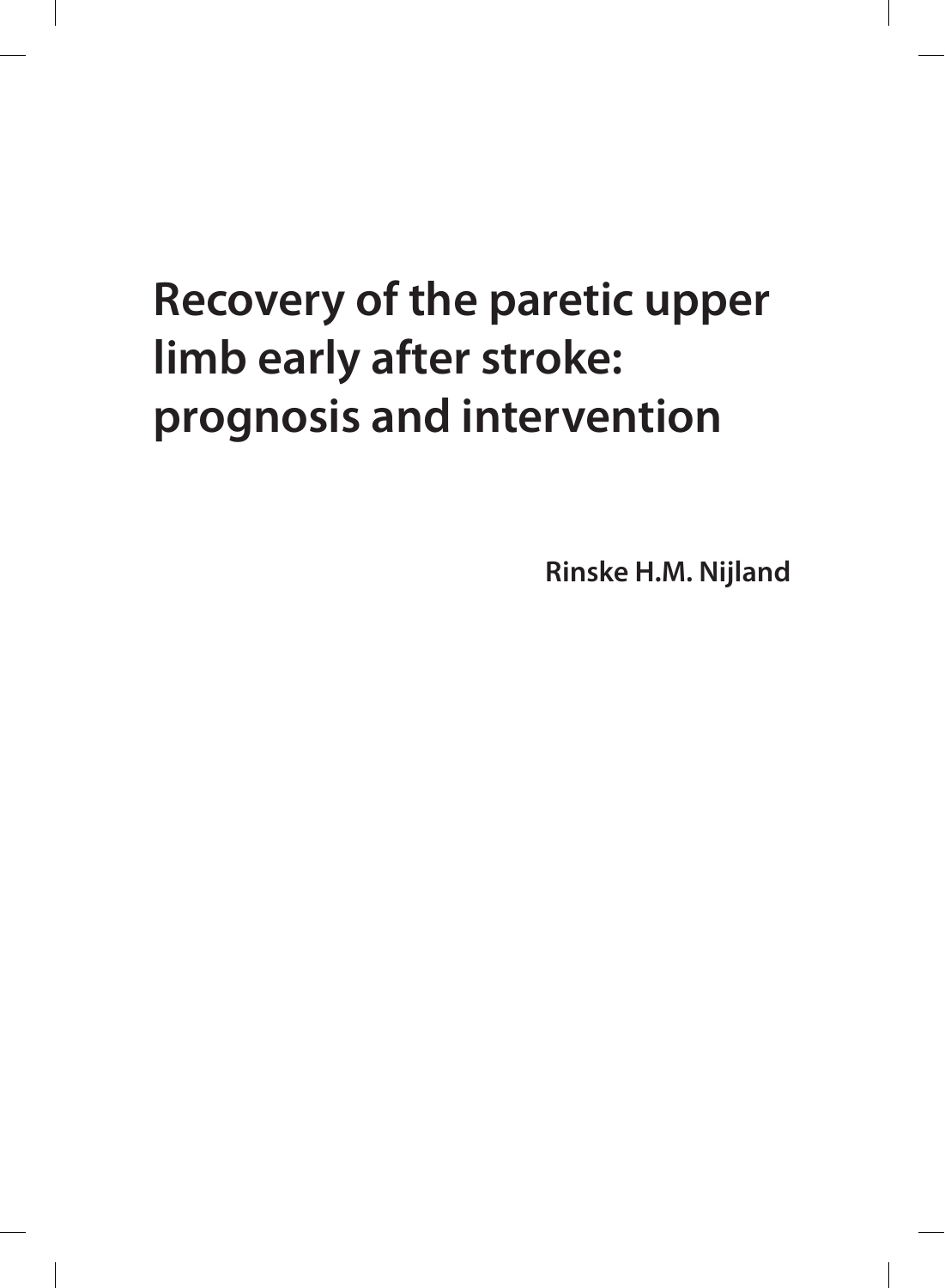The studies presented in this thesis were supported by ZonMw (grant number 89000001) and Wetenschappelijk college Fysiotherapie (grant numbers 33368 and 450239).

Financial support for the printing of this thesis was kindly provided by Ipsen Farmaceutica B.V., Nederlands Paramedisch Instituut, Otto Bock Benelux B.V., and Stichting gezondheid en beweging.

#### **© 2012 Rinske H.M. Nijland, The Netherlands**

All rights reserved. No part of this publication may be reproduced, stored in a retrieval system, or transmitted, in any form or by any means, electronic, photocopying, or otherwise, without the permission of the author, or, when appropriate, of the publishers of the publications.

| Cover      | Remco Nijland                  |
|------------|--------------------------------|
| Layout     | Renate Siebes, Proefschrift.nu |
| Printed by | Ipskamp Drukkers B.V.          |
| ISBN       | 978-90-865-9634-8              |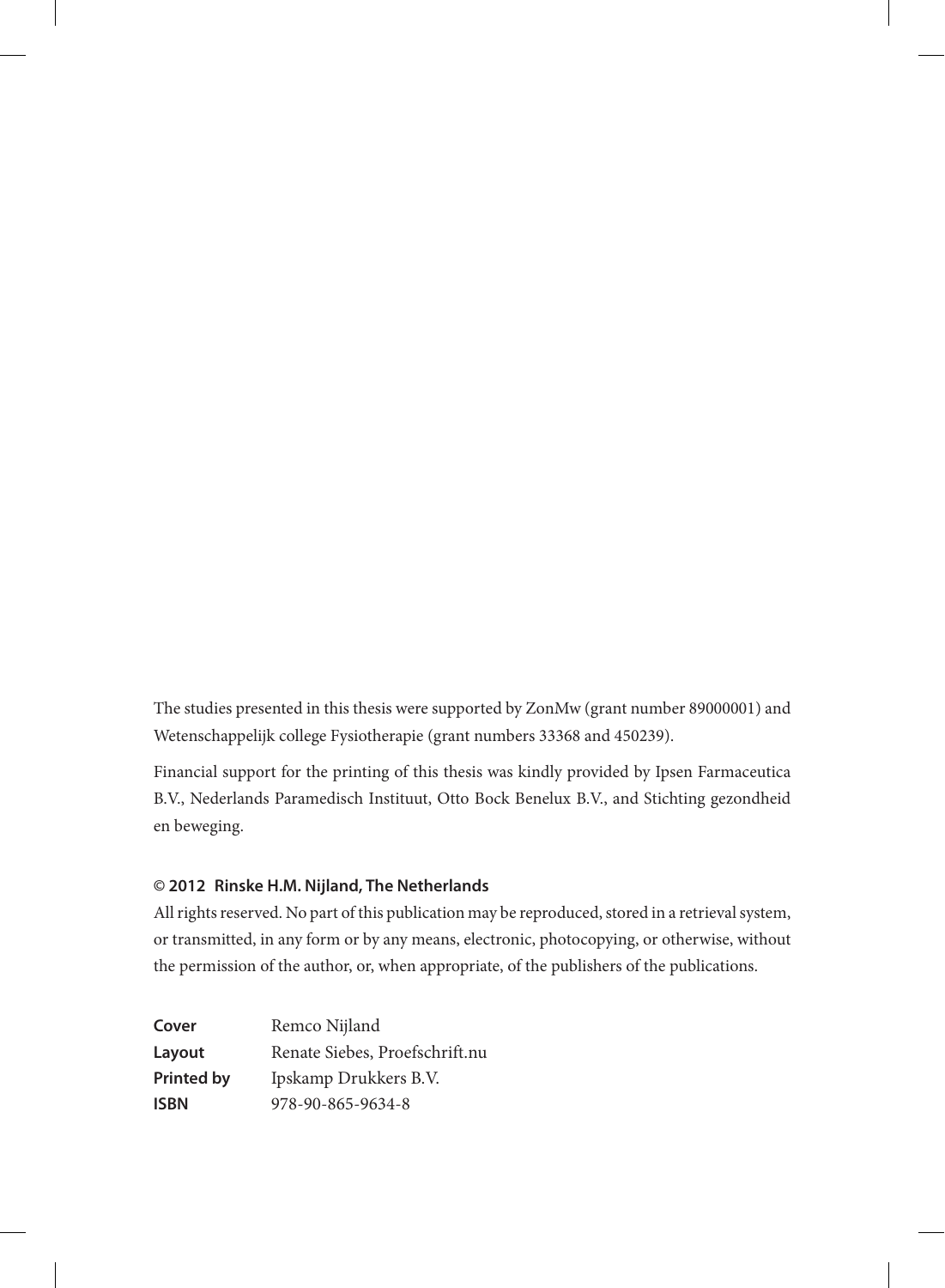vrije universiteit

## **Recovery of the paretic upper limb early after stroke: prognosis and intervention**

### academisch proefschrift

ter verkrijging van de graad Doctor aan de Vrije Universiteit Amsterdam, op gezag van de rector magnificus prof.dr. L.M. Bouter, in het openbaar te verdedigen ten overstaan van de promotiecommissie van de Faculteit der Geneeskunde op maandag 11 maart 2013 om 15.45 uur in de aula van de universiteit, De Boelelaan 1105

door

### **Rinske Henrikje Maria Nijland**

geboren te Oldenzaal